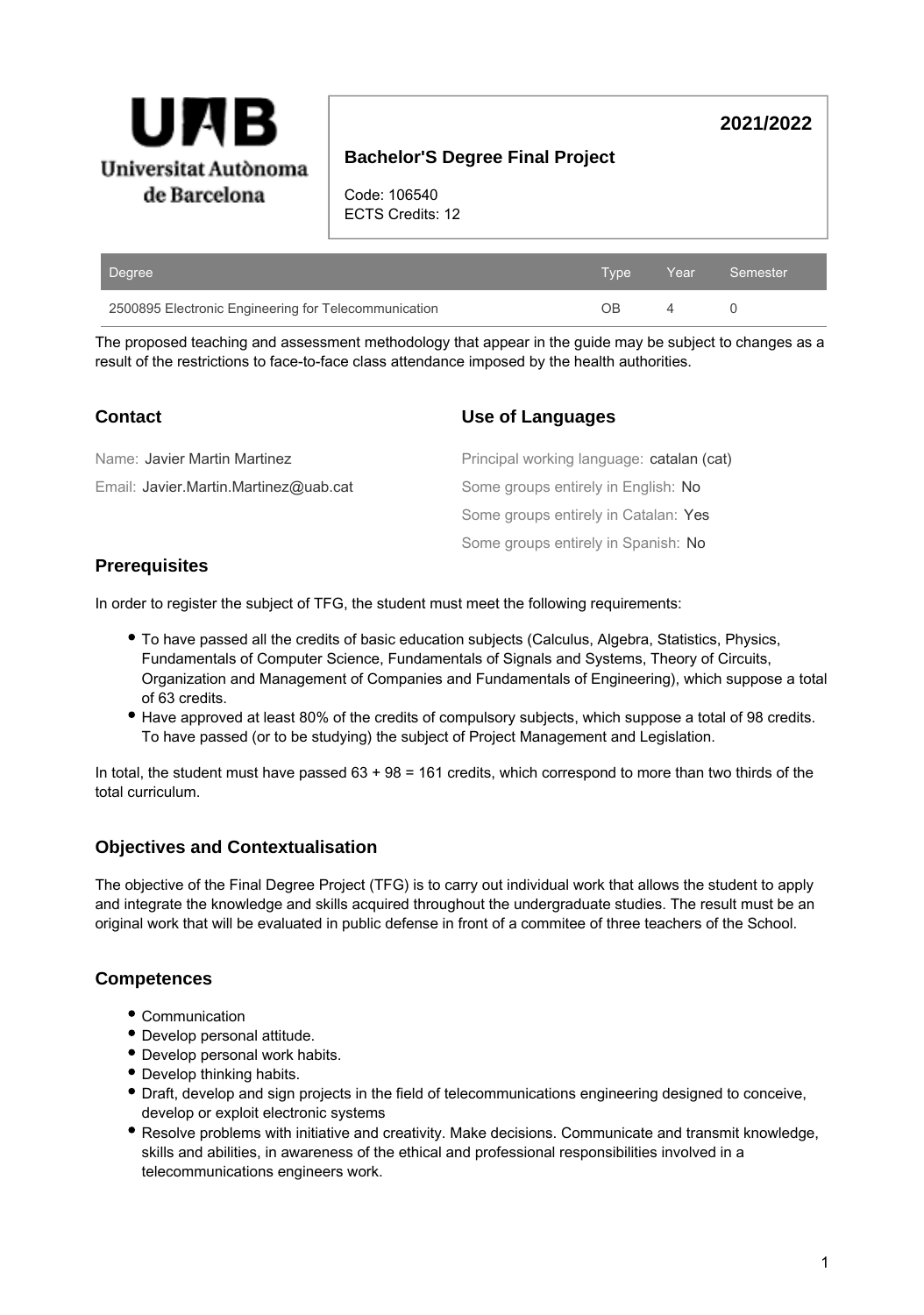## **Learning Outcomes**

- 1. Adapt to unforeseen situations.
- 2. Assess ones own knowledge and skills regarding the project subject identifying the shortcomings.
- 3. Choose the most suitable software and hardware tools and use them correctly.
- 4. Cite sources of information used in accordance with internationally recognised standards
- 5. Communicate efficiently, orally and in writing, knowledge, results and skills, both professionally and to non-expert audiences.
- 6. Critically evaluate the work done.
- 7. Defend the proposed solutions with logical and coherent arguments.
- 8. Develop critical thinking and reasoning.
- 9. Develop curiosity and creativity.
- 10. Develop independent learning strategies.
- 11. Develop scientific thinking.
- 12. Develop systemic thinking.
- 13. Develop the capacity for analysis and synthesis.
- 14. Efficiently use ICT for the communication and transmission of ideas and results.
- 15. Evaluate the limitations regarding resources, personnel and location for producing a realistic work plan. Clearly establish the work hypotheses, defending its validity in accordance with the results obtained previously by the actual students or by third parties.
- 16. Explain the strategy used to search for information, showing consultation of the most important sources in the field of study
- 17. Identify regulations (laws, standards, etc.) susceptible to be considered in the end of degree project
- 18. Make ones own decisions.
- 19. Manage available time and resources. Work in an organised manner.
- 20. Prevent and solve problems.
- 21. Produce an original individual exercise and present and defend before a university tribunal, a professional project in the field of the specific technologies of Telecommunication Engineering which synthesises and integrates the skills acquired on the course.
- 22. Read English texts with a high degree of understanding
- 23. Reasonably explain the different options that have been considered when establishing how to deal with the initially proposed problem.
- 24. Use English as a language of communication and as the reference in professional relations.
- 25. Work autonomously.
- 26. Work in complex or uncertain surroundings and with limited resources.

## **Content**

All students who take the subject of TFG must carry out a written report at the end of the work, in accordance with the following recommendations:

Memory structure

1. Standardized cover

According to the established format (available in the TFG space of the Virtual Campus) and which includes: anagram of the UAB, title of the TFG, degree, name of the author, name of the Director (and co-Director (s) if it is the case), name of the Tutor and date.

2. Certificate of the tutor

The first page of the report is reserved to include the certificate with the signature of the Tutor of the TFG (document available in the TFG space of the Virtual Campus), as the work has been carried out under his supervision. In the case of TFG made to companies or institutions outside the UAB, the Tutor's certificate will be added to this entity as the project has been carried out in an external entity under an agreement signed with the UAB and that the company or institution has knowledge and agrees with the content of the Report.

3. Body of memory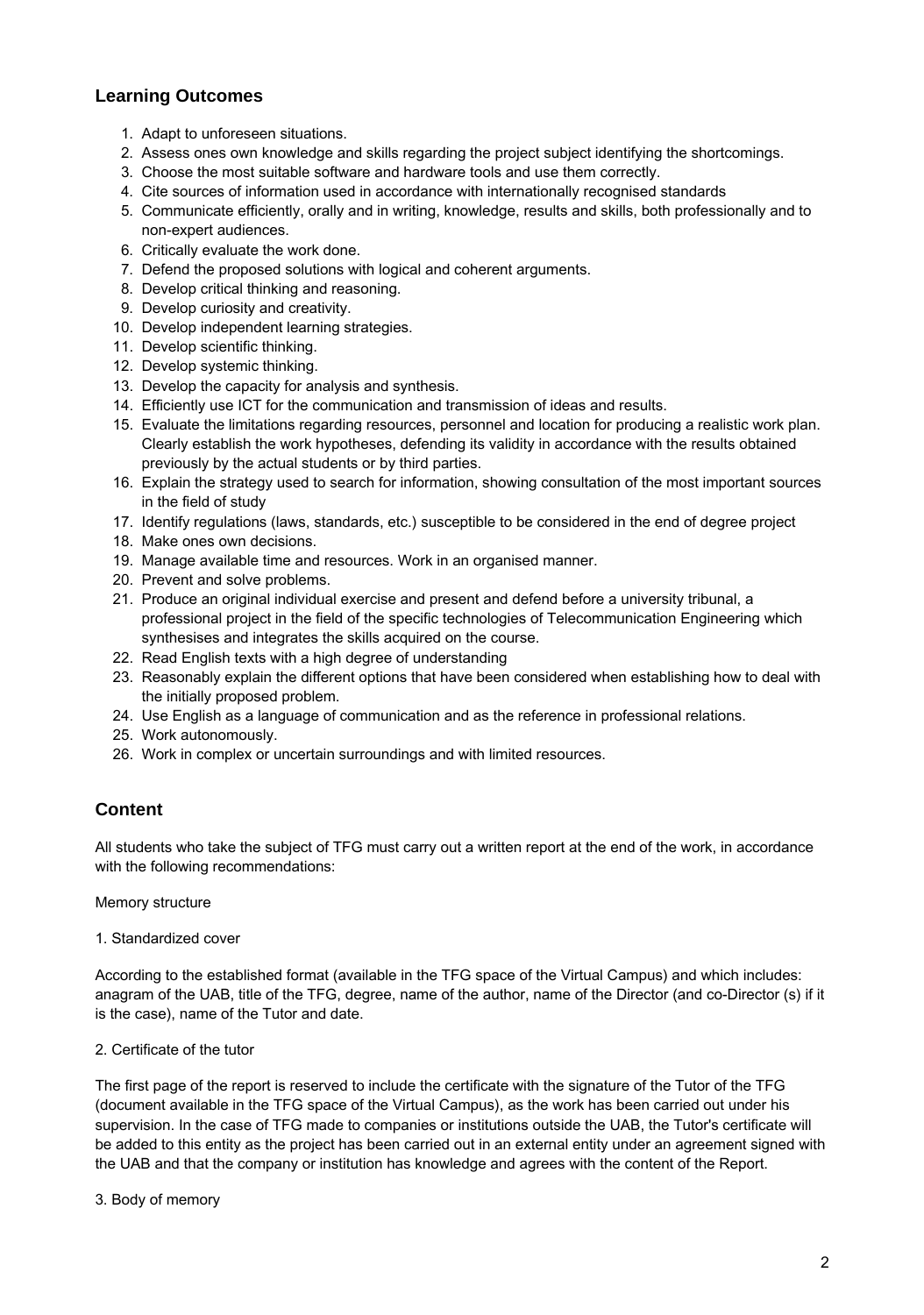It is recommended that it contain the following sections: objectives, brief review of the state of the art, methodology, development, results, conclusions and bibliography.

### 4. Back cover

A summary of the TFG (less than 200 words) in Catalan, English and Spanish will be included in the last page.

It is recommended that the student synthesize the content of the report and focus mainly on describing their contribution to the project carried out.

### Delivery of the report

The student must deliver a copy of the report to each of the members of the TFG court that will evaluate it, during the week prior to the presentation date, which will be duly announced at the news desk of the TFG space of the Virtual Campus.

### Alternative technical article format

For the bodyof the memory, the student can choose to use a technical formatd'article according to the template of the IEEE (available in the TFG space of the Virtual Campus) and that must include the same fields as those described above for the body of the report (i.e. objectives, brief review of the state of the art, methodology, development, results, conclusions and bibliography). In this case the minimum extension of the article must be 10 pages in double column format, single space, source 10 for normal TFG and 20 pages for extended TFG (i.e. TFG + Advanced Engineering Project).

The rest of the elements of the report (cover, tutor's certificate and back cover) must be the same as those indicated in the previous point "Structure of the memory".

### **Methodology**

#### Offer of TFG proposals

The students can consult the TFG offesr available through the link "Inscripció al treball de fi d'estudis" of the portal http://sia.uab.cat

#### Academic direction and tutoring of the TFG

Each student who curses the subject of TFG will be assigned a teacher who will act as a Tutor and that will ensure that the TFG fulfills its academic objectives. The TFG Tutor must be a teacher of the School with teaching assigned to the subject of TFG. Each TFG will also have a Director, who will be who will direct the student during the realization of the work. In the case of TFG proposed by professors of the School with teaching assigned to the subject of TFG, the professor will act as Tutor and Director of the work. On the other hand, in the case of TFG carried out by an external entity at the UAB, the person responsible for this external entity will be the one who will act as Director of the work.

The Tutor's obligations are:

- To ensure, as the highest academic responsible, the quality of the TFG and the fulfillment of the academic and teaching requirements of a TFG in Telecommunication Systems Engineering.
- Know and apply the teaching guide of the subject of TFG.
- To be part of the TFG evaluating Tribunal of the enrolled student to which it is tutoring.

The obligations of the Director and Co-Directors are:

- Propose a job that meets the academic and teaching requirements for a TFG in Telecommunication Systems Engineering.
- Help the student to define the TFG and set realistic goals, setting a calendar and a good working pace.
- Advise and guide the student during the school period in which he has enrolled in the TFG subject. This monitoring will be carried out periodically through meetings with the student, in order to ensure that the established goals are achieved.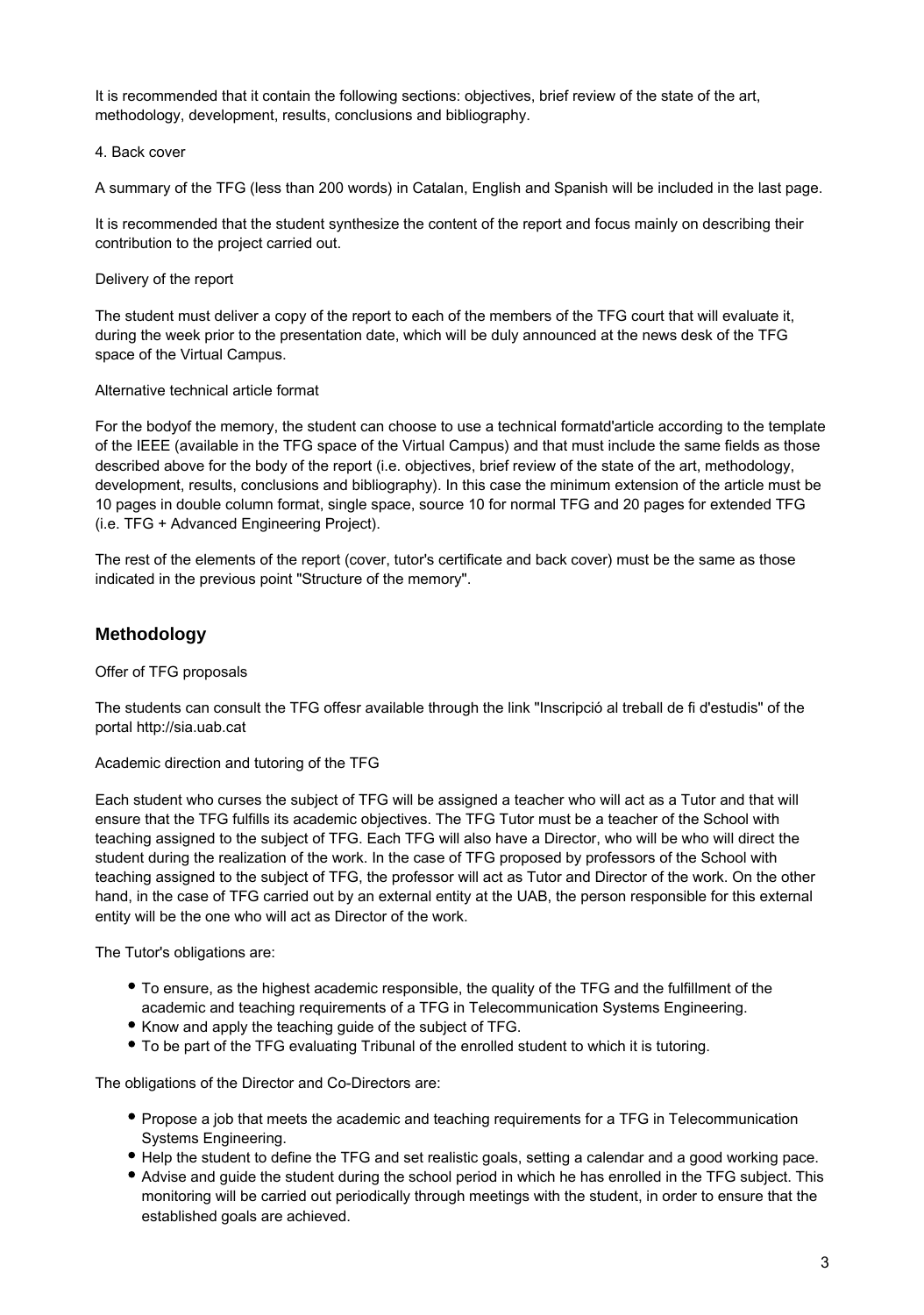In the event that the TFG is supervised by more than one professor with teaching assigned to the TFG subject, only one of them will act as Director and Tutor while the rest will be considered co-Directors.

UAB teachers who do not have teaching assigned to the TFG subject may only act as Directors (or co-Directors if there is more than one) provided that another teacher with teaching assigned to the subject TFG is responsible and acts as a Tutor.

The TFG can be carried out in an external entity at the UAB. In this case, it will be necessary to sign an agreement between the company or external institution and the UAB, in accordance with the current regulations of the School and the UAB. An external TFG must mandatorily have a teaching teacher assigned to the TFG subject that is responsible and that acts as a Tutor. The person at the company or external institution responsible for the student will act as Director.

Organization of TFG proposals

- The organization of the TFG subject falls, by default, on the Coordinator of the degree.
- The deparments involved in the TFG will be responsible for designating teachers who make the proposals.
- Each teacher who has assigned teaching to the TFG subject will make a proposal (s) through the procedure established by the person in charge of the subject.
- In case a student wishes to propose a TFG, he must first seek a Director who will eventually make the TFG proposal. In the event that this Director is a professor of the School with teaching assigned to the subject of TFG, the professor will act as Director and Tutor of the student.

### Development of TFG work

The main part of the TFG is the autonomous work that the student must carry out, and therefore, this is an activity that is not eminently non-attended. The student's obligations are:

- To carry out, individually, the work assigned by the Director of the TFG.
- Write a written report, in accordance with the points described in the Contents section of the TFGteaching guide.

The duration of all TFG will be of one semester, with a teaching load equivalent to a subject of 12 ECTS credits and in accordance with the planning indicated in the section of Educational Activities of the teaching guide of the TFG.

As an exception, students enrolled in the subject of "Advanced Engineering Project" may attend this subject as an extension of the TFG. In this way, the total dedication to the TFG can be  $12 + 12 = 24$  credits, which can be distributed over two semesters. In any case, it will be the TFG Director who decides whether the proposed work can be extended to 24 credits or not, and this decision must be explicitly indicated at the time of publishing TFG offers.

Annotation:Within the schedule set by the centre or degree programme, 15 minutes of one class will be reserved for students to evaluate their lecturers and their courses or modules through questionnaires.

Annotation: Within the schedule set by the centre or degree programme, 15 minutes of one class will be reserved for students to evaluate their lecturers and their courses or modules through questionnaires.

## **Activities**

| <b>Title</b>              |     |    | Hours ECTS Learning Outcomes                                                                    |
|---------------------------|-----|----|-------------------------------------------------------------------------------------------------|
| Type:<br>Supervised       |     |    |                                                                                                 |
| <b>TFG</b><br>development | 300 | 12 | 1, 6, 15, 4, 5, 7, 11, 12, 10, 13, 9, 8, 3, 16, 23, 14, 19, 17, 22, 18, 20, 21, 25, 26,<br>24.2 |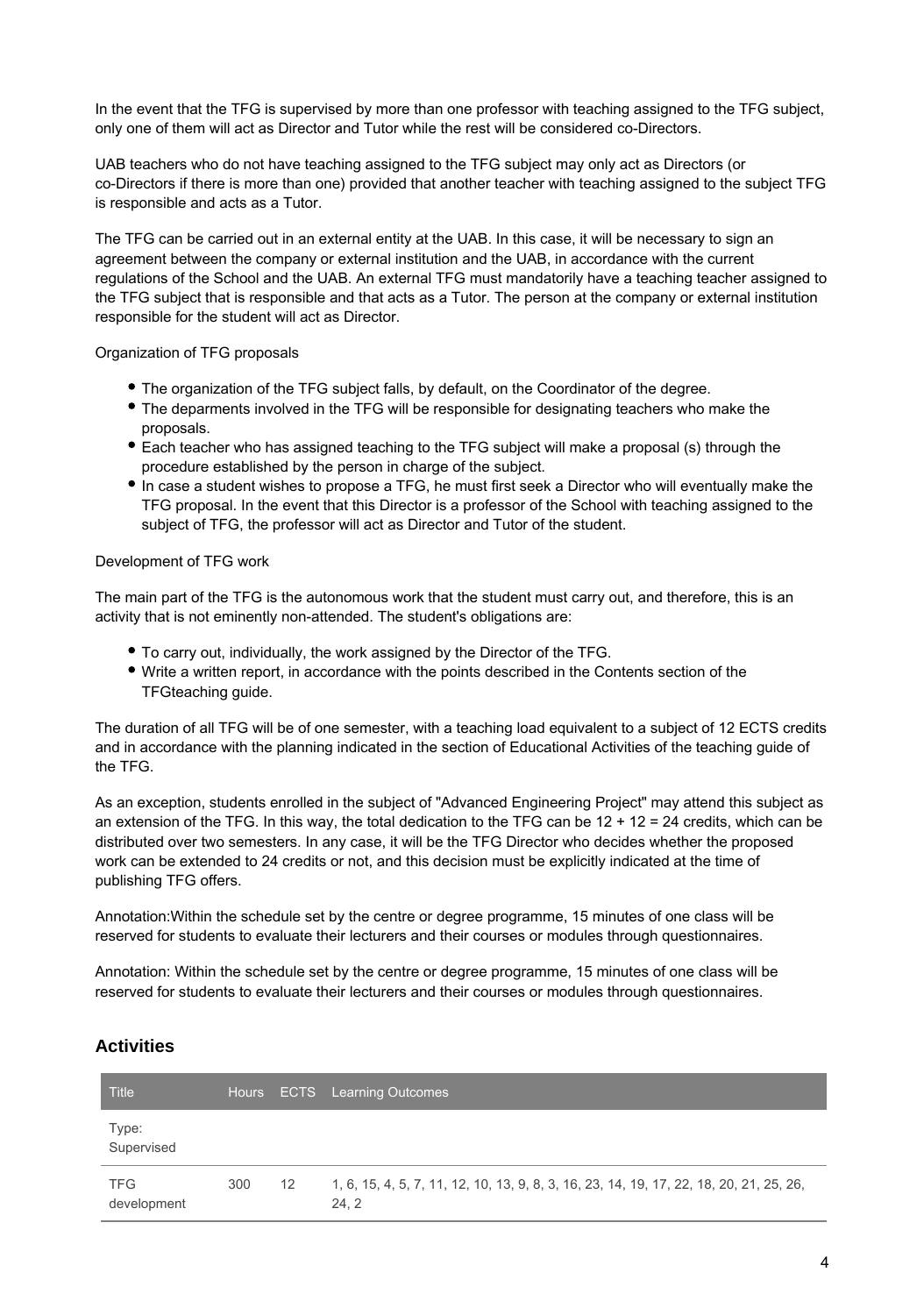## **Assessment**

Evaluation procedure

- The evaluation of the TFG must be carried out within the same semester in which the student has enrolled to the subject of TFG, either in the February session or in the July session.
- To carry out this evaluation, a comittee will be appointed consisting of three members: the Tutor of the TFG and two professors of departments of the School with teaching in the subject of TFG.
- The person in charge of the subject of TFG (who by default will be the Coordinator of the degree) will be in charge of carrying out the composition of the committee and of planning the date of presentation. Both information will be made public, at least two weeks in advance of the filing date.
- The student must deliver a copy of the report to each member of the committee during the week prior to the defense date.
- The presentation of the TFG will be carried out by the student in a public oral session. The estimated time of exposure of each TFG is 15 minutes, followed by a discussion with the members of the committee.
- The student will be evaluated by the committee of the following aspects:

TFG report (R). The quality of the prepared material will be evaluated, considering both structure and drafting aspects.

Presentation and defense of the TFG (P). The quality of the material prepared, the ability to exhibit and the effectiveness of the answers formulated to the committee will be evaluated. Evaluation of the TFG Tutor (Tut). The Tutor will issue his assessment considering methodological aspects and results obtained. In the case of TFGs carried out within the framework of an internship agreement outside the UAB, the assessment of the student's external director will be included.

Overall evaluation of the committee (Com). Where both methodological aspects and results obtained will be taken into account.

Thefinal grade (NF) of the TFG will be obtained from NF = min  $(0.2^*R + 0.2^*P + 0.2^*Tut +$ 0.4\*Com; R; P). Therefore, both the report and the presentation must be evaluated greater or equal than 5,0 in order to pass the TFG.

- Exceptionally, the TFG can be developedinsmall groups of two or three students. In any case, the evaluation of the TFG will always be done at the individual level.
- For the TFG carried out within the framework of an internship agreement in the company, the student must provide the committee with an assessment report by his / her director in the company, as is done in the case of external internships.

Publication of the TFG memory in the UAB digital repository

The committee that evaluates the TFG of the student must approve the publication or not of the report to the digital repository of the UAB (ddd.uab.cat), based on the quality of the work and the absence of legal impediments that can refrain from publication (eg confidential data, intellectual property rights, etc.). In case the committee authorizes the publication in the DDD repository, you must indicate it in the rubric sheet together with the rest of the evaluation of the work. Once the committee delivers the rubric to the Academic Management of the School, the head of the subject of TFG will contact the students who have received the approval to inform them about the procedure to follow to publish their report.

### **Assessment Activities**

| <b>Title</b>                |         |          |        | Weighting Hours ECTS Learning Outcomes                                                           |
|-----------------------------|---------|----------|--------|--------------------------------------------------------------------------------------------------|
| TFG evaluation<br>committee | $100\%$ | $\Omega$ | $\cup$ | 1, 6, 15, 4, 5, 7, 11, 12, 10, 13, 9, 8, 3, 16, 23, 14, 19, 17, 22, 18,<br>20, 21, 25, 26, 24, 2 |

# **Bibliography**